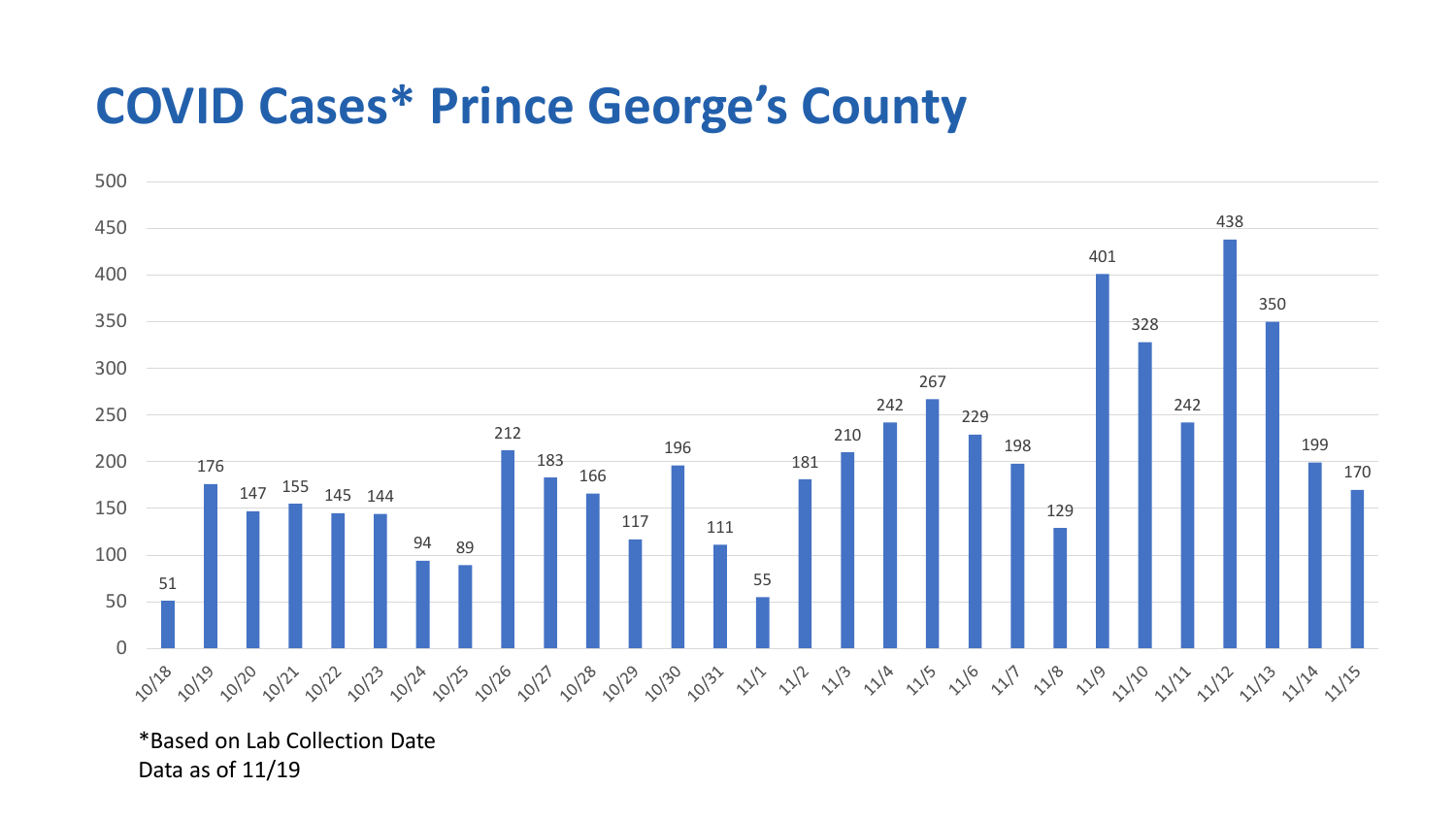## **COVID Average Daily Case Rate\* (last 14 days)**

**Prince George's County**

## **Average New Cases per 100,000 population**



\*Based on Lab Collection Date Data as of 11/19